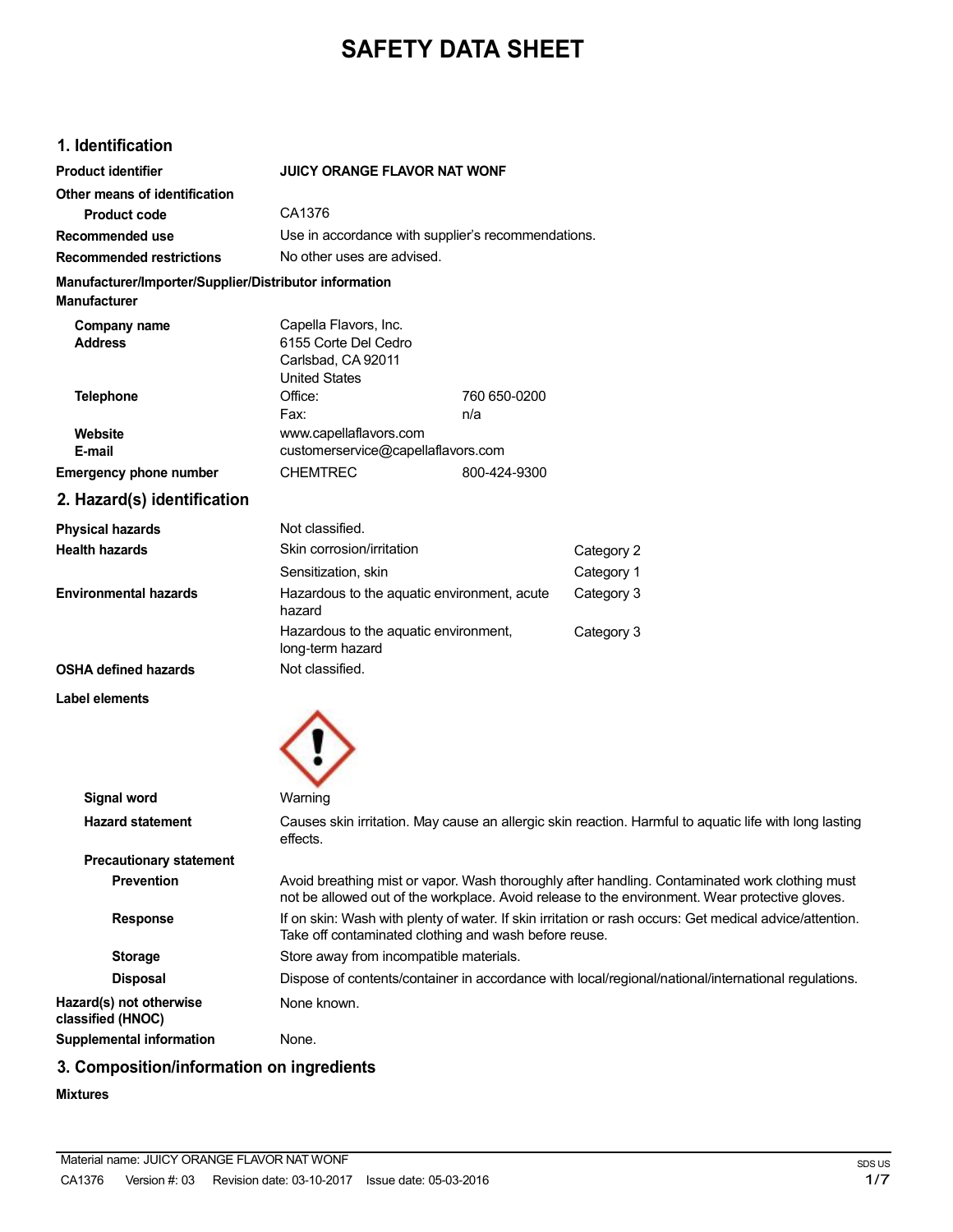| <b>Chemical name</b>                                                         | Common name and synonyms                                                                                                                                                                                                                                                                                                                                                                                                                                              | <b>CAS number</b> | $\%$      |
|------------------------------------------------------------------------------|-----------------------------------------------------------------------------------------------------------------------------------------------------------------------------------------------------------------------------------------------------------------------------------------------------------------------------------------------------------------------------------------------------------------------------------------------------------------------|-------------------|-----------|
| PROPYLENE GLYCOL<br>NFI                                                      | <b>NOM</b>                                                                                                                                                                                                                                                                                                                                                                                                                                                            | 57-55-6           | $40 - 50$ |
| ORANGE OIL1X NA NOP                                                          |                                                                                                                                                                                                                                                                                                                                                                                                                                                                       | 8008-57-9         | $10 - 20$ |
| Other components below reportable levels                                     |                                                                                                                                                                                                                                                                                                                                                                                                                                                                       |                   | $30 - 40$ |
|                                                                              | *Designates that a specific chemical identity and/or percentage of composition has been withheld as a trade secret.                                                                                                                                                                                                                                                                                                                                                   |                   |           |
| 4. First-aid measures                                                        |                                                                                                                                                                                                                                                                                                                                                                                                                                                                       |                   |           |
| <b>Inhalation</b>                                                            | Move to fresh air. Call a physician if symptoms develop or persist.                                                                                                                                                                                                                                                                                                                                                                                                   |                   |           |
| <b>Skin contact</b>                                                          | Remove contaminated clothing immediately and wash skin with soap and water. In case of<br>eczema or other skin disorders: Seek medical attention and take along these instructions. Wash<br>contaminated clothing before reuse.                                                                                                                                                                                                                                       |                   |           |
| Eye contact                                                                  | Rinse with water. Get medical attention if irritation develops and persists.                                                                                                                                                                                                                                                                                                                                                                                          |                   |           |
| Ingestion                                                                    | Rinse mouth. Get medical attention if symptoms occur.                                                                                                                                                                                                                                                                                                                                                                                                                 |                   |           |
| <b>Most important</b><br>symptoms/effects, acute and<br>delayed              | Skin irritation. May cause redness and pain. May cause an allergic skin reaction. Dermatitis. Rash.                                                                                                                                                                                                                                                                                                                                                                   |                   |           |
| Indication of immediate<br>medical attention and special<br>treatment needed | Provide general supportive measures and treat symptomatically. Keep victim under observation.<br>Symptoms may be delayed.                                                                                                                                                                                                                                                                                                                                             |                   |           |
| <b>General information</b>                                                   | Ensure that medical personnel are aware of the material(s) involved, and take precautions to<br>protect themselves. Wash contaminated clothing before reuse.                                                                                                                                                                                                                                                                                                          |                   |           |
| 5. Fire-fighting measures                                                    |                                                                                                                                                                                                                                                                                                                                                                                                                                                                       |                   |           |
| Suitable extinguishing media                                                 | Alcohol resistant foam. Powder. Carbon dioxide (CO2).                                                                                                                                                                                                                                                                                                                                                                                                                 |                   |           |
| <b>Unsuitable extinguishing</b><br>media                                     | Do not use water jet as an extinguisher, as this will spread the fire.                                                                                                                                                                                                                                                                                                                                                                                                |                   |           |
| Specific hazards arising from<br>the chemical                                | During fire, gases hazardous to health may be formed.                                                                                                                                                                                                                                                                                                                                                                                                                 |                   |           |
| Special protective equipment<br>and precautions for firefighters             | Self-contained breathing apparatus and full protective clothing must be worn in case of fire.                                                                                                                                                                                                                                                                                                                                                                         |                   |           |
| <b>Fire fighting</b><br>equipment/instructions                               | Move containers from fire area if you can do so without risk.                                                                                                                                                                                                                                                                                                                                                                                                         |                   |           |
| <b>Specific methods</b>                                                      | Use standard firefighting procedures and consider the hazards of other involved materials.                                                                                                                                                                                                                                                                                                                                                                            |                   |           |
| <b>General fire hazards</b>                                                  | No unusual fire or explosion hazards noted.                                                                                                                                                                                                                                                                                                                                                                                                                           |                   |           |
| 6. Accidental release measures                                               |                                                                                                                                                                                                                                                                                                                                                                                                                                                                       |                   |           |
| Personal precautions,<br>protective equipment and<br>emergency procedures    | Keep unnecessary personnel away. Keep people away from and upwind of spill/leak. Wear<br>appropriate protective equipment and clothing during clean-up. Avoid breathing mist or vapor. Do<br>not touch damaged containers or spilled material unless wearing appropriate protective clothing.<br>Ensure adequate ventilation. Local authorities should be advised if significant spillages cannot be<br>contained. For personal protection, see section 8 of the SDS. |                   |           |

**Methods and materials for containment and cleaning up** Use water spray to reduce vapors or divert vapor cloud drift. Prevent entry into waterways, sewer, basements or confined areas.

> Large Spills: Stop the flow of material, if this is without risk. Dike the spilled material, where this is possible. Absorb in vermiculite, dry sand or earth and place into containers. Following product recovery, flush area with water.

Small Spills: Wipe up with absorbent material (e.g. cloth, fleece). Clean surface thoroughly to remove residual contamination.

Never return spills to original containers for re-use. For waste disposal, see section 13 of the SDS.

**Environmental precautions** Avoid release to the environment. Inform appropriate managerial or supervisory personnel of all environmental releases. Prevent further leakage or spillage if safe to do so. Avoid discharge into drains, water courses or onto the ground.

### **7. Handling and storage**

**Precautions for safe handling**

Avoid breathing mist or vapor. Avoid contact with eyes, skin, and clothing. Avoid prolonged exposure. Provide adequate ventilation. Wear appropriate personal protective equipment. Avoid release to the environment. Observe good industrial hygiene practices.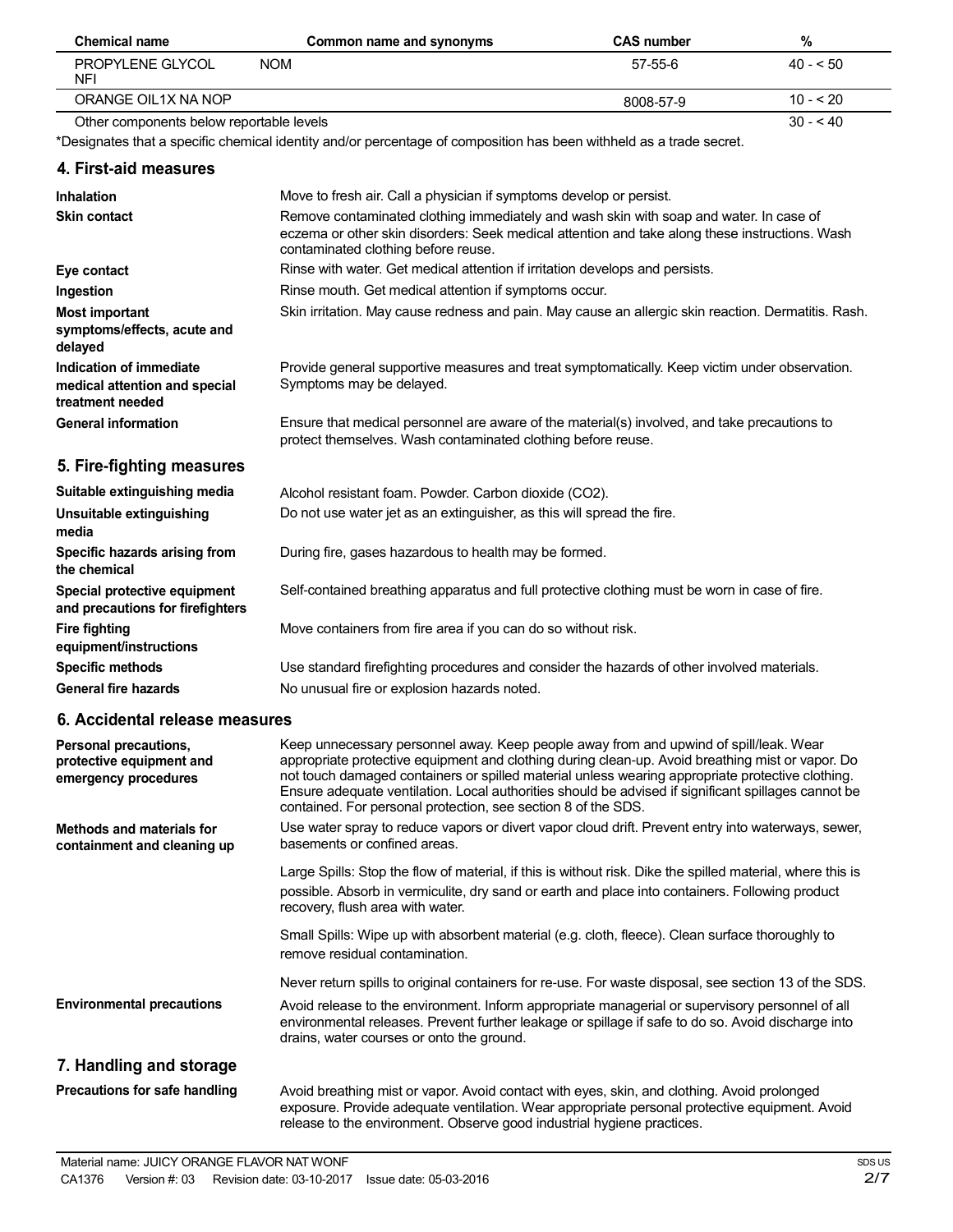## **8. Exposure controls/personal protection**

### **Occupational exposure limits**

The following constituents are the only constituents of the product which have a PEL, TLV or other recommended exposure limit. At this time, the other constituents have no known exposure limits.

|                                                         | US. Workplace Environmental Exposure Level (WEEL) Guides                                                                                                                                                                                                                                                                                                                                                                                                           |             |          |
|---------------------------------------------------------|--------------------------------------------------------------------------------------------------------------------------------------------------------------------------------------------------------------------------------------------------------------------------------------------------------------------------------------------------------------------------------------------------------------------------------------------------------------------|-------------|----------|
| <b>Components</b>                                       | Type                                                                                                                                                                                                                                                                                                                                                                                                                                                               | Value       | Form     |
| PROPYLENE GLYCOL<br>NOM NFI (CAS 57-55-6)               | <b>TWA</b>                                                                                                                                                                                                                                                                                                                                                                                                                                                         | 10 mg/m $3$ | Aerosol. |
| <b>Biological limit values</b>                          | No biological exposure limits noted for the ingredient(s).                                                                                                                                                                                                                                                                                                                                                                                                         |             |          |
| Appropriate engineering<br>controls                     | Good general ventilation (typically 10 air changes per hour) should be used. Ventilation rates<br>should be matched to conditions. If applicable, use process enclosures, local exhaust ventilation,<br>or other engineering controls to maintain airborne levels below recommended exposure limits. If<br>exposure limits have not been established, maintain airborne levels to an acceptable level. Eye<br>wash fountain and emergency showers are recommended. |             |          |
|                                                         | Individual protection measures, such as personal protective equipment                                                                                                                                                                                                                                                                                                                                                                                              |             |          |
| Eye/face protection                                     | Face shield is recommended. Wear safety glasses with side shields (or goggles).                                                                                                                                                                                                                                                                                                                                                                                    |             |          |
| <b>Skin protection</b>                                  |                                                                                                                                                                                                                                                                                                                                                                                                                                                                    |             |          |
| <b>Hand protection</b>                                  | Wear appropriate chemical resistant gloves.                                                                                                                                                                                                                                                                                                                                                                                                                        |             |          |
| <b>Other</b>                                            | Wear appropriate chemical resistant clothing. Use of an impervious apron is recommended.                                                                                                                                                                                                                                                                                                                                                                           |             |          |
| <b>Respiratory protection</b><br><b>Thermal hazards</b> | In case of insufficient ventilation, wear suitable respiratory equipment.<br>Wear appropriate thermal protective clothing, when necessary.                                                                                                                                                                                                                                                                                                                         |             |          |
| General hygiene<br>considerations                       | Always observe good personal hygiene measures, such as washing after handling the material<br>and before eating, drinking, and/or smoking. Routinely wash work clothing and protective<br>equipment to remove contaminants. Contaminated work clothing should not be allowed out of the<br>workplace.                                                                                                                                                              |             |          |

### **9. Physical and chemical properties**

| Liquid.                                      |
|----------------------------------------------|
| Liquid.                                      |
| Not available.                               |
| Not available.                               |
| Not available.                               |
| Not available.                               |
| $-74.2$ °F ( $-59$ °C) estimated             |
| 370.76 °F (188.2 °C) estimated               |
| > 220.0 °F (> 104.4 °C)                      |
| Not available.                               |
| Not applicable.                              |
| Upper/lower flammability or explosive limits |
| Not available.                               |
| Not available.                               |
| Not available.                               |
| Not available.                               |
| 0.1 hPa estimated                            |
| Not available.                               |
| Not available.                               |
|                                              |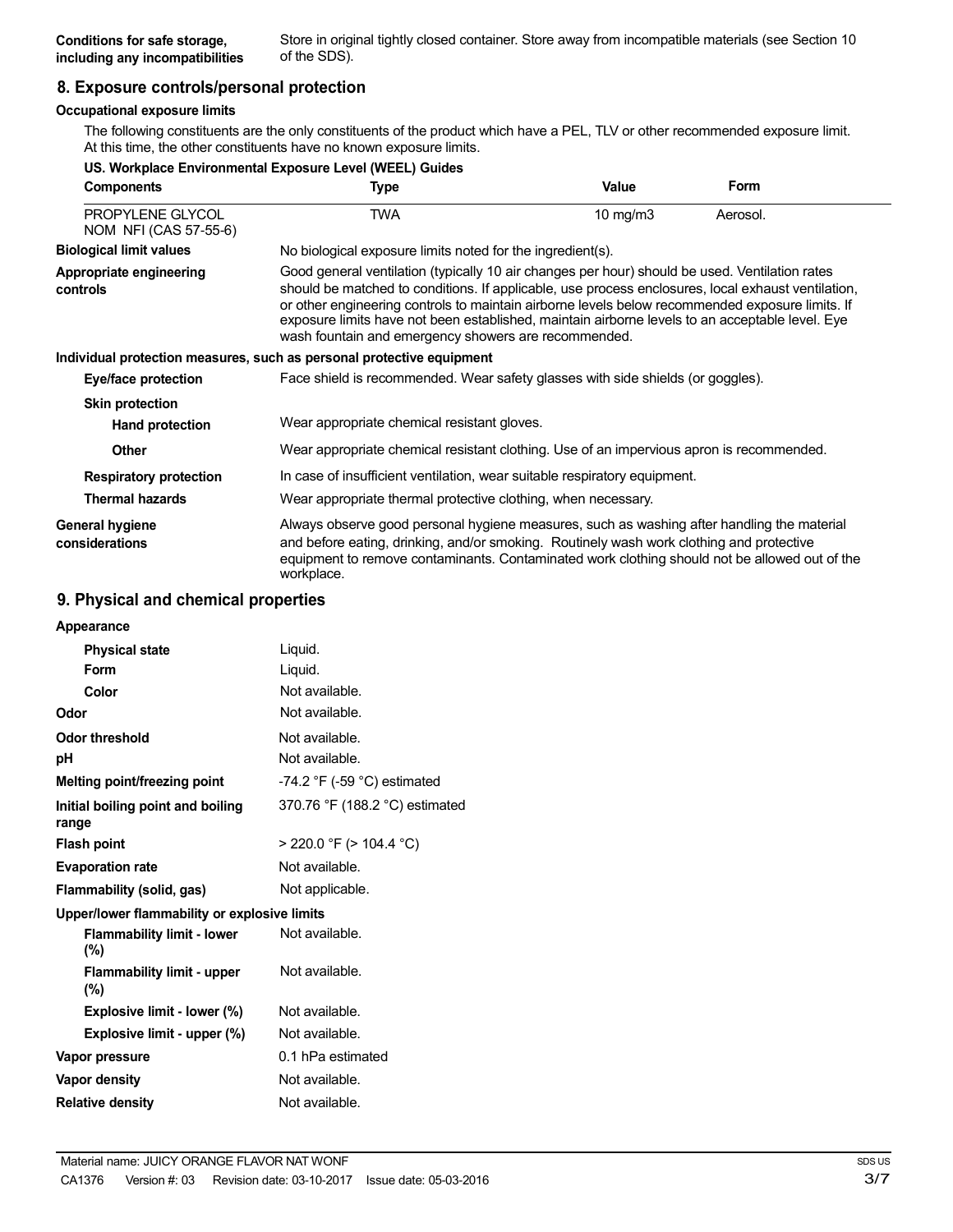| Solubility(ies)                                                                    |                                                                                                                     |
|------------------------------------------------------------------------------------|---------------------------------------------------------------------------------------------------------------------|
| Solubility (water)                                                                 | Not available.                                                                                                      |
| <b>Partition coefficient</b><br>(n-octanol/water)                                  | Not available.                                                                                                      |
| <b>Auto-ignition temperature</b>                                                   | 700 °F (371.11 °C) estimated                                                                                        |
| <b>Decomposition temperature</b>                                                   | Not available.                                                                                                      |
| <b>Viscosity</b>                                                                   | Not available.                                                                                                      |
| <b>Other information</b>                                                           |                                                                                                                     |
| <b>Explosive properties</b>                                                        | Not explosive.                                                                                                      |
| <b>Flammability class</b>                                                          | Combustible IIIB estimated                                                                                          |
| <b>Oxidizing properties</b>                                                        | Not oxidizing.                                                                                                      |
| <b>Refractive index</b>                                                            | 1.3825 - 1.4125                                                                                                     |
| <b>Specific gravity</b>                                                            | $1.02 - 1.05$                                                                                                       |
| 10. Stability and reactivity                                                       |                                                                                                                     |
| <b>Reactivity</b>                                                                  | The product is stable and non-reactive under normal conditions of use, storage and transport.                       |
| <b>Chemical stability</b>                                                          | Material is stable under normal conditions.                                                                         |
| <b>Possibility of hazardous</b><br>reactions                                       | Hazardous polymerization does not occur.                                                                            |
| <b>Conditions to avoid</b>                                                         | Contact with incompatible materials.                                                                                |
| Incompatible materials                                                             | Strong oxidizing agents.                                                                                            |
| <b>Hazardous decomposition</b><br>products                                         | No hazardous decomposition products are known.                                                                      |
| 11. Toxicological information                                                      |                                                                                                                     |
| Information on likely routes of exposure                                           |                                                                                                                     |
| <b>Inhalation</b>                                                                  | Prolonged inhalation may be harmful.                                                                                |
| <b>Skin contact</b>                                                                | Causes skin irritation. May cause an allergic skin reaction.                                                        |
| Eye contact                                                                        | Direct contact with eyes may cause temporary irritation.                                                            |
| Ingestion                                                                          | Expected to be a low ingestion hazard.                                                                              |
| Symptoms related to the<br>physical, chemical and<br>toxicological characteristics | Skin irritation. May cause redness and pain. May cause an allergic skin reaction. Dermatitis.<br>Rash.              |
| Information on toxicological effects                                               |                                                                                                                     |
| <b>Acute toxicity</b>                                                              | Not available.                                                                                                      |
| <b>Skin corrosion/irritation</b>                                                   | Causes skin irritation.                                                                                             |
| Serious eye damage/eye<br>irritation                                               | Direct contact with eyes may cause temporary irritation.                                                            |
| Respiratory or skin sensitization                                                  |                                                                                                                     |
| <b>Respiratory sensitization</b>                                                   | Not a respiratory sensitizer.                                                                                       |
| <b>Skin sensitization</b>                                                          | May cause an allergic skin reaction.                                                                                |
| Germ cell mutagenicity                                                             | No data available to indicate product or any components present at greater than 0.1% are<br>mutagenic or genotoxic. |
| Carcinogenicity                                                                    | Not classifiable as to carcinogenicity to humans.                                                                   |
| IARC Monographs. Overall Evaluation of Carcinogenicity                             |                                                                                                                     |
| Not listed.                                                                        | OSHA Specifically Regulated Substances (29 CFR 1910.1001-1050)                                                      |
| Not regulated.                                                                     | US. National Toxicology Program (NTP) Report on Carcinogens                                                         |

# Not listed.

#### **Reproductive toxicity Specific target organ toxicity single exposure** This product is not expected to cause reproductive or developmental effects. Not classified.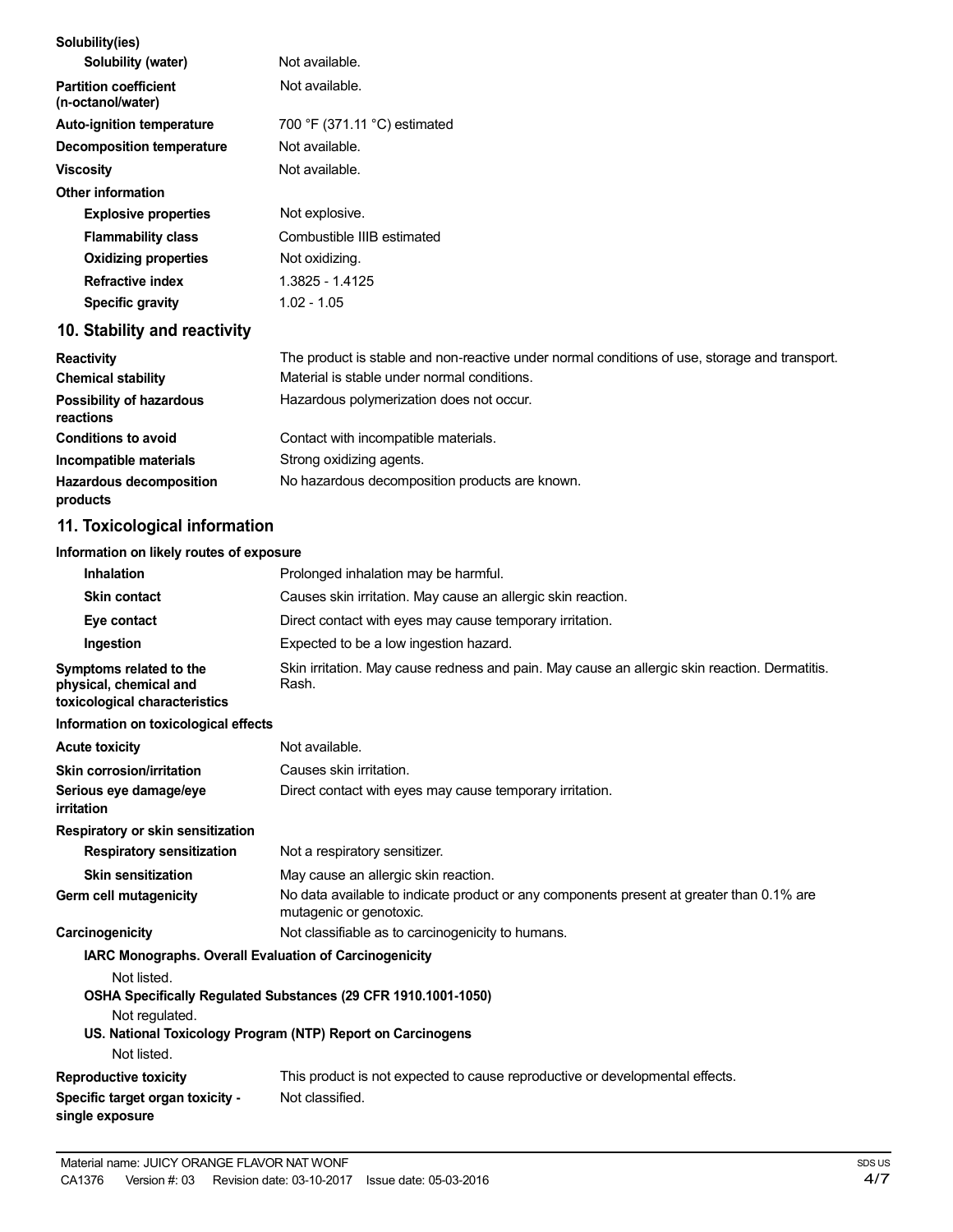| Specific target organ toxicity -<br>repeated exposure                 | Not classified.                                                                                                                                                                                                                                                                                                                                   |
|-----------------------------------------------------------------------|---------------------------------------------------------------------------------------------------------------------------------------------------------------------------------------------------------------------------------------------------------------------------------------------------------------------------------------------------|
| <b>Aspiration hazard</b>                                              | Not an aspiration hazard.                                                                                                                                                                                                                                                                                                                         |
| <b>Chronic effects</b>                                                | Prolonged inhalation may be harmful.                                                                                                                                                                                                                                                                                                              |
| 12. Ecological information                                            |                                                                                                                                                                                                                                                                                                                                                   |
| <b>Ecotoxicity</b>                                                    | Harmful to aquatic life with long lasting effects.                                                                                                                                                                                                                                                                                                |
| Persistence and degradability<br><b>Bioaccumulative potential</b>     |                                                                                                                                                                                                                                                                                                                                                   |
| Partition coefficient n-octanol / water (log Kow)<br>PROPYLENE GLYCOL | <b>NOM NFI</b><br>$-0.92$                                                                                                                                                                                                                                                                                                                         |
| <b>Mobility in soil</b>                                               | No data available.                                                                                                                                                                                                                                                                                                                                |
| Other adverse effects                                                 | No other adverse environmental effects (e.g. ozone depletion, photochemical ozone creation<br>potential, endocrine disruption, global warming potential) are expected from this component.                                                                                                                                                        |
| 13. Disposal considerations                                           |                                                                                                                                                                                                                                                                                                                                                   |
| <b>Disposal instructions</b>                                          | Collect and reclaim or dispose in sealed containers at licensed waste disposal site. Do not allow<br>this material to drain into sewers/water supplies. Do not contaminate ponds, waterways or ditches<br>with chemical or used container. Dispose of contents/container in accordance with<br>local/regional/national/international regulations. |
| <b>Local disposal regulations</b>                                     | Dispose in accordance with all applicable regulations.                                                                                                                                                                                                                                                                                            |
| Hazardous waste code                                                  | The waste code should be assigned in discussion between the user, the producer and the waste<br>disposal company.                                                                                                                                                                                                                                 |
| Waste from residues / unused<br>products                              | Dispose of in accordance with local regulations. Empty containers or liners may retain some<br>product residues. This material and its container must be disposed of in a safe manner (see:<br>Disposal instructions).                                                                                                                            |
| <b>Contaminated packaging</b>                                         | Since emptied containers may retain product residue, follow label warnings even after container is<br>emptied. Empty containers should be taken to an approved waste handling site for recycling or<br>disposal.                                                                                                                                  |
| 14. Transport information                                             |                                                                                                                                                                                                                                                                                                                                                   |
| DOT                                                                   |                                                                                                                                                                                                                                                                                                                                                   |
| UN number                                                             | UN3082                                                                                                                                                                                                                                                                                                                                            |
| UN proper shipping name<br>Transport hazard class(es)                 | Environmentally hazardous substances, liquid, n.o.s.                                                                                                                                                                                                                                                                                              |
| <b>Class</b>                                                          | 9                                                                                                                                                                                                                                                                                                                                                 |
| <b>Subsidiary risk</b>                                                |                                                                                                                                                                                                                                                                                                                                                   |
| Label(s)                                                              | 9                                                                                                                                                                                                                                                                                                                                                 |
| Packing group<br>Special precautions for user                         | Ш<br>Read safety instructions, SDS and emergency procedures before handling.                                                                                                                                                                                                                                                                      |
| <b>Special provisions</b>                                             | 8, 146, 335, IB3, T4, TP1, TP29                                                                                                                                                                                                                                                                                                                   |
| <b>Packaging exceptions</b>                                           | 155                                                                                                                                                                                                                                                                                                                                               |
| Packaging non bulk                                                    | 203                                                                                                                                                                                                                                                                                                                                               |
| Packaging bulk                                                        | 241                                                                                                                                                                                                                                                                                                                                               |
| <b>IATA</b>                                                           |                                                                                                                                                                                                                                                                                                                                                   |
| <b>UN number</b>                                                      | <b>UN3082</b>                                                                                                                                                                                                                                                                                                                                     |
| UN proper shipping name<br><b>Transport hazard class(es)</b>          | Environmentally hazardous substance, liquid, n.o.s.                                                                                                                                                                                                                                                                                               |
| <b>Class</b>                                                          | 9                                                                                                                                                                                                                                                                                                                                                 |
| Subsidiary risk                                                       |                                                                                                                                                                                                                                                                                                                                                   |
| Packing group                                                         | Ш                                                                                                                                                                                                                                                                                                                                                 |
| <b>Environmental hazards</b><br><b>ERG Code</b>                       | Yes<br>9L                                                                                                                                                                                                                                                                                                                                         |
| Special precautions for user<br>Other information                     | Read safety instructions, SDS and emergency procedures before handling.                                                                                                                                                                                                                                                                           |
| Passenger and cargo                                                   | Allowed with restrictions.                                                                                                                                                                                                                                                                                                                        |
| aircraft<br>Cargo aircraft only                                       | Allowed with restrictions.                                                                                                                                                                                                                                                                                                                        |
| <b>IMDG</b>                                                           |                                                                                                                                                                                                                                                                                                                                                   |
| <b>UN number</b>                                                      | UN3082                                                                                                                                                                                                                                                                                                                                            |
|                                                                       |                                                                                                                                                                                                                                                                                                                                                   |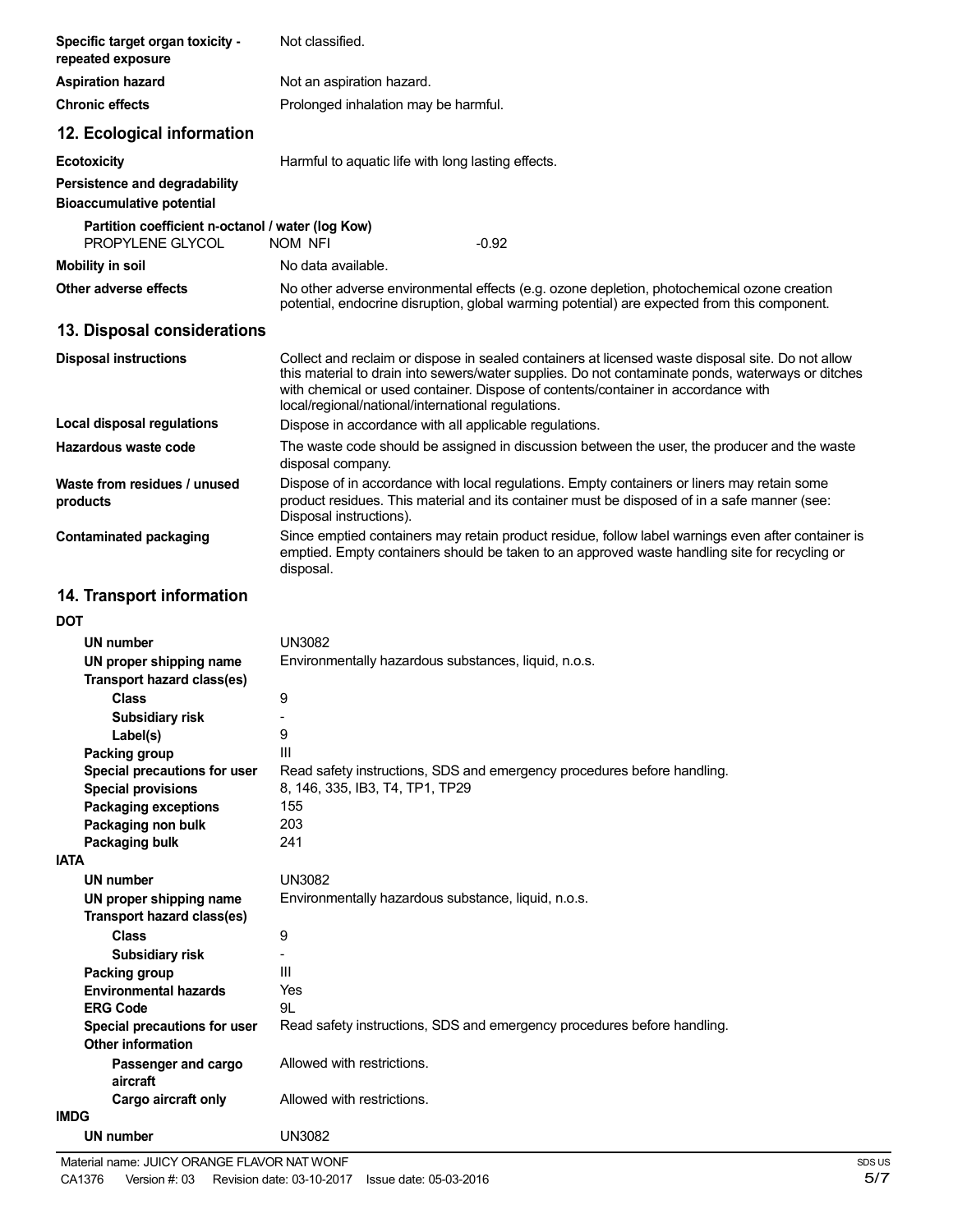| UN proper shipping name      | ENVIRONMENTALLY HAZARDOUS SUBSTANCE, LIQUID, N.O.S., MARINE POLLUTANT   |
|------------------------------|-------------------------------------------------------------------------|
| Transport hazard class(es)   |                                                                         |
| <b>Class</b>                 | 9                                                                       |
| Subsidiary risk              | ٠                                                                       |
| Packing group                | Ш                                                                       |
| <b>Environmental hazards</b> |                                                                         |
| <b>Marine pollutant</b>      | Yes                                                                     |
| EmS                          | $F-A. S-F$                                                              |
| Special precautions for user | Read safety instructions, SDS and emergency procedures before handling. |
| ORANGE EXTRACT ON PG         |                                                                         |
| nsport in bulk according to  | Not established.                                                        |

**Transport in bulk according to Annex II of MARPOL 73/78 and the IBC Code**



### **Marine pollutant**



### **General information**

**US federal regulations**

IMDG Regulated Marine Pollutant.

# **15. Regulatory information**

This product is a "Hazardous Chemical" as defined by the OSHA Hazard Communication Standard, 29 CFR 1910.1200.

### **TSCA Section 12(b) Export Notification (40 CFR 707, Subpt. D)**

Not regulated.

**CERCLA Hazardous Substance List (40 CFR 302.4)**

Not listed.

**SARA 304 Emergency release notification**

Not regulated.

**OSHA Specifically Regulated Substances (29 CFR 1910.1001-1050)**

Not regulated.

# **Superfund Amendments and Reauthorization Act of 1986 (SARA)**

| <b>Hazard categories</b>                      | Immediate Hazard - Yes<br>Delayed Hazard - No<br>Fire Hazard - No<br>Pressure Hazard - No<br>Reactivity Hazard - No |
|-----------------------------------------------|---------------------------------------------------------------------------------------------------------------------|
| <b>SARA 302 Extremely hazardous substance</b> |                                                                                                                     |

Not listed.

**SARA 311/312 Hazardous chemical** No